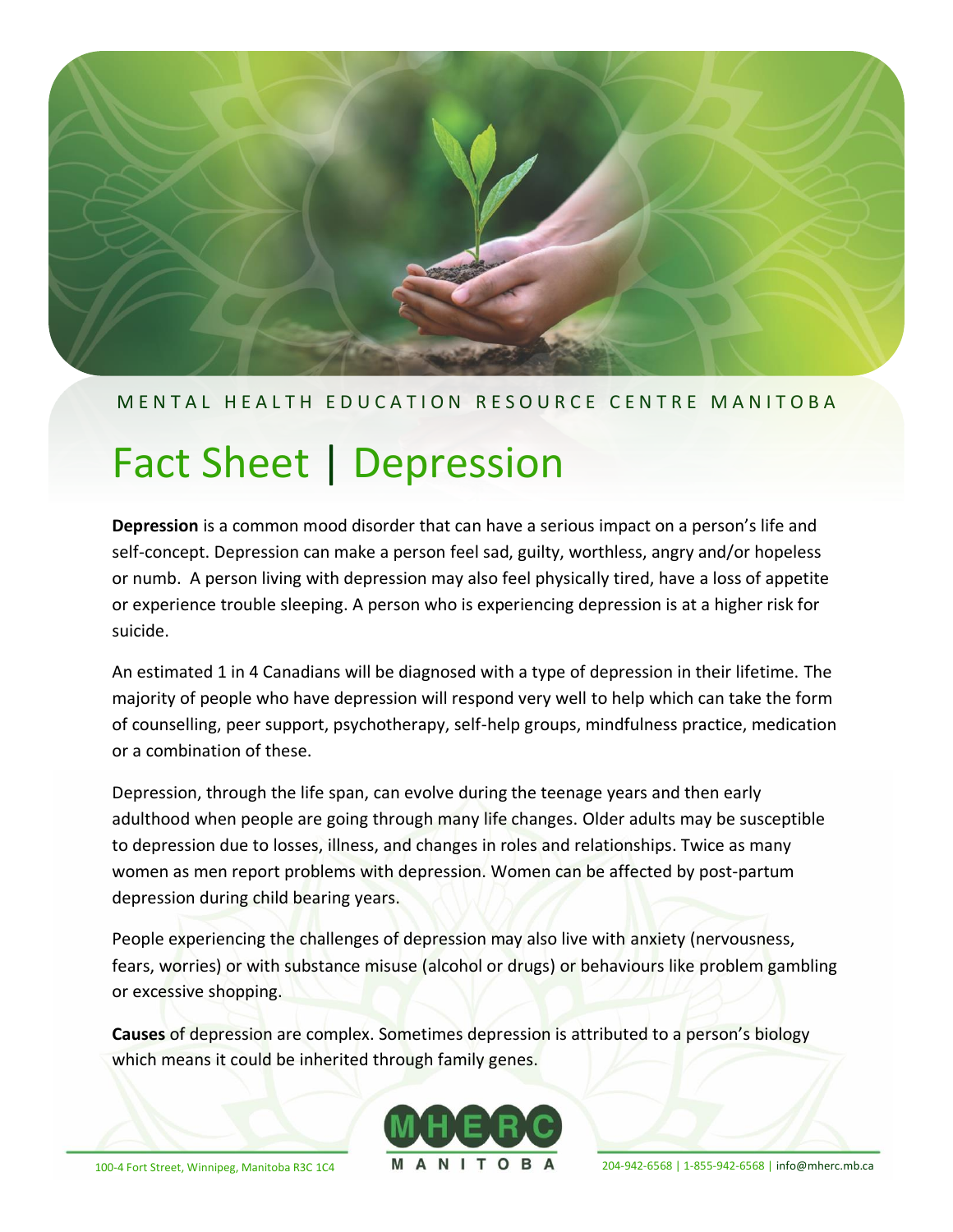Some medical professionals treat depression as a chemical imbalance in the brain and use psychotropic medications to treat the condition. Others consider depression to be a result of the psychological and/or social environment of an individual. The circumstances under which a person grew up or reactions to current issues are a part of this orientation. Childhood trauma, abuse, addiction, poverty, social isolation or discrimination and other factors can contribute to the onset of depression in children and adults.

#### **Symptoms of depression include:**

- Feeling bad about yourself
- Changes in sleep patterns
- Changes in appetite or weight
- Feeling overwhelmed by pessimism, anger, guilt, irritability and anxiety
- Varying emotions throughout the day for example, feeling worse in the morning and better as the day progresses
- Inability to enjoy life
- Reduced interested in sex
- Reduced pain tolerance
- Poor concentration and memory
- Low motivation to do things that used to matter to you
- Feeling exhausted

#### **When to seek help for depression:**

If symptoms of depression are severe, last for two weeks or more, and affect functioning at home or at work, you may need to see a health professional. Having one or two symptoms by themselves is unlikely to indicate depression. However, there could be physical causes for your symptoms which may need medical assessment.

#### **Help for Depression:**

There are a wide range of psycho/social/medical treatments for depression.

The main ones include:

- cognitive behaviour therapy (CBT)
- mindfulness meditation
- psychotherapy/psychiatrist or psychologist
- counselling
- medications
- self-help and peer support

CBT, Mindfulness Meditation, psychotherapy and counselling all provide either an alternative to medication for certain types of depression, or work alongside medication.